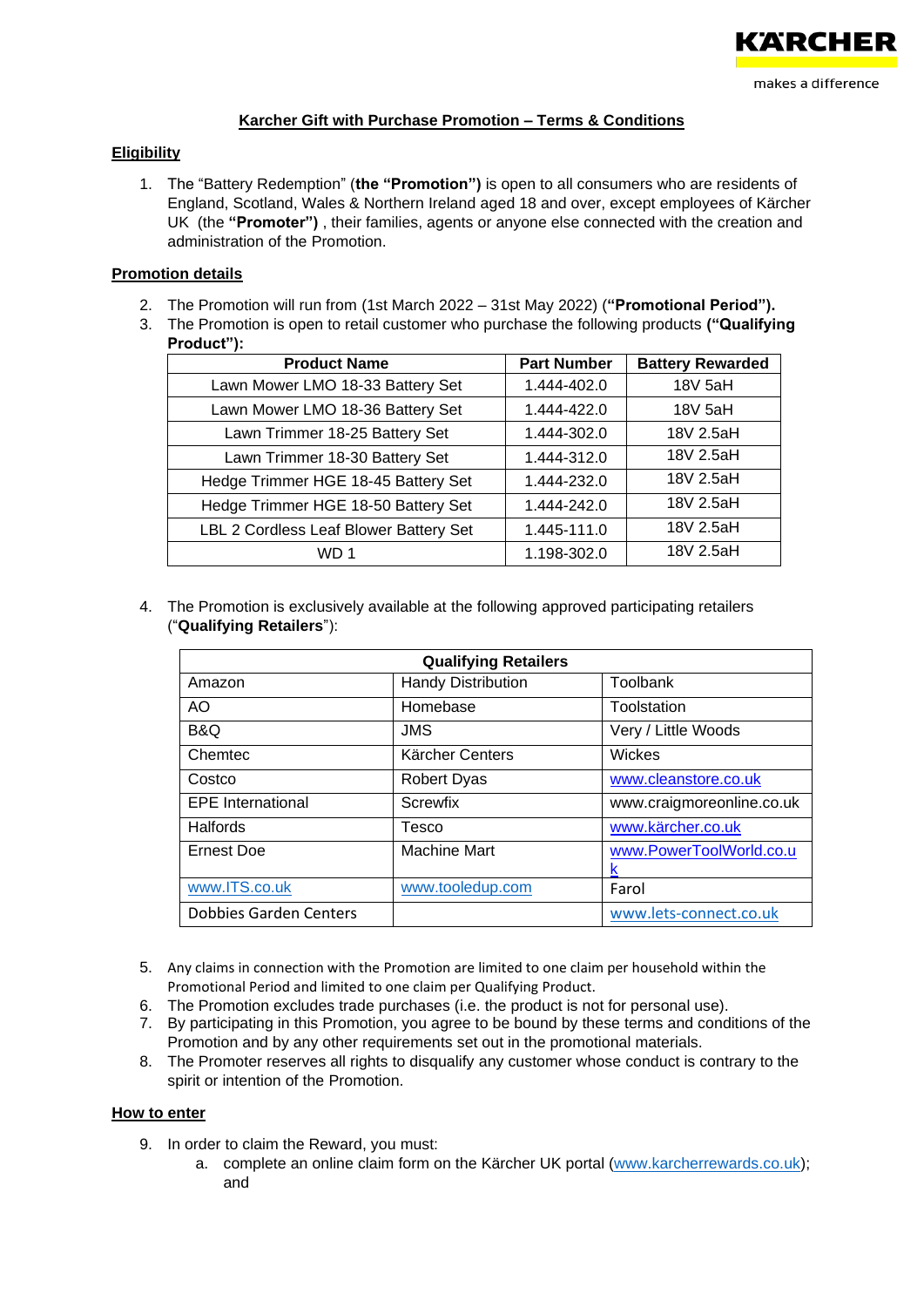

- b. upload a legible copy of their invoice from a Qualifying Retailer to a third-party agency (360insights). (either a scan or photograph). The image must clearly show the product purchased, dealer name, date of purchase plus the invoice number. It is recommended that you keep a copy for your records in the event of a query.
- 10. On submission of your claim, allow up to 10 working days for 360insights to send you an email to confirm receipt of your claim. If you do not receive this email then please contact 360insights by email on: [karcherrewards@360incentives.com](mailto:karcherrewards@360incentives.com)
- 11. Invoices from Qualifying Retailers submitted must be dated within the Promotion Period.
- 12. The information submitted will be checked and verified by 360insights to confirm that the submission is compliant with the terms of this Promotion.
- 13. Customers must submit their claim via the Kärcher UK Portal [\(www.karcherrewards.co.uk\)](http://www.karcherrewards.co.uk/) by the 30th June 2022. Claims submitted after this date will not be accepted.

#### **The Reward**

- 14. The Promotion gift is an 18V battery, equivalent to the battery included in the original purchase (RRP £69.99/£99.99). ("**the Reward**")
- 15. The Reward will be issued to you within 28 days from the validation of the claim (not the date of the Qualifying Retailer's invoice) submitted online at [www.karcherrewards.co.uk.](http://www.karcherrewards.co.uk/)
- 16. On approval of the claim, you will receive an email confirmation and the Reward will then be issued to the address provided within 28 days.
- 17. The Reward is subject to availability. A total limit of 7,500 batteries are available to redeem (2,500 x 5.0Ah batteries / 5,000 x 2.5Ah batteries.)
- 18. The Promoter reserves the right to substitute with an alternative gift of equal value if circumstances beyond its control make this unavoidable.
- 19. Entry into this Promotion cannot be in conjunction with any other offer or promotion provided by Kärcher UK.
- 20. The Reward is non-transferable, and no cash alternative will be offered.
- 21. No liability can be accepted for any Reward that is not received due to incorrect information provided. Please check junk and spam filters for email confirmations regarding your claim.
- 22. Incomplete, invalid, illegible or late claims will not be accepted.
- 23. The Promoter reserves the right to discard illegible receipts.
- 24. The Promoter reserves the right to dispute a claim if it believes the claim is not legitimate.
- 25. The Promoter's decision is final.
- 26. The Promoter has the authority to amend or withdraw this Promotion at any time during the Promotional Period without prior notice where it becomes necessary to do so.

#### **Limitation of Liability**

27. Insofar as is permitted by law, the Promoter, its agents or distributors will not in any circumstances be responsible or liable to compensate the customer or accept any liability for any loss, damage, personal injury or death occurring as a result of taking up the Reward except where it is caused by the negligence of the Promoter, its agents or distributors or that of their employees. The customer's statutory rights are not affected.

#### **Data Protection**

28. By accepting these terms and conditions, you agree that your personal details (name and address) will passed from 360insights to the Promoter, only to be used to issue the Reward. The Promoter will only process your personal information as set out in the Privacy Policy [\[https://www.kaercher.com/uk/services/support/online-shop-support/privacy-policy.html\]](https://www.kaercher.com/uk/services/support/online-shop-support/privacy-policy.html).

# **General**

- 29. The Promoter's name and address is Kärcher UK Ltd, Kärcher House, Brookhill Way, Banbury, Oxon, OX16 3ED.
- 30. This Promotion is managed by third party agency: 360insights. Use of the 360insights system is subject to additional terms and conditions imposed by 360insights.